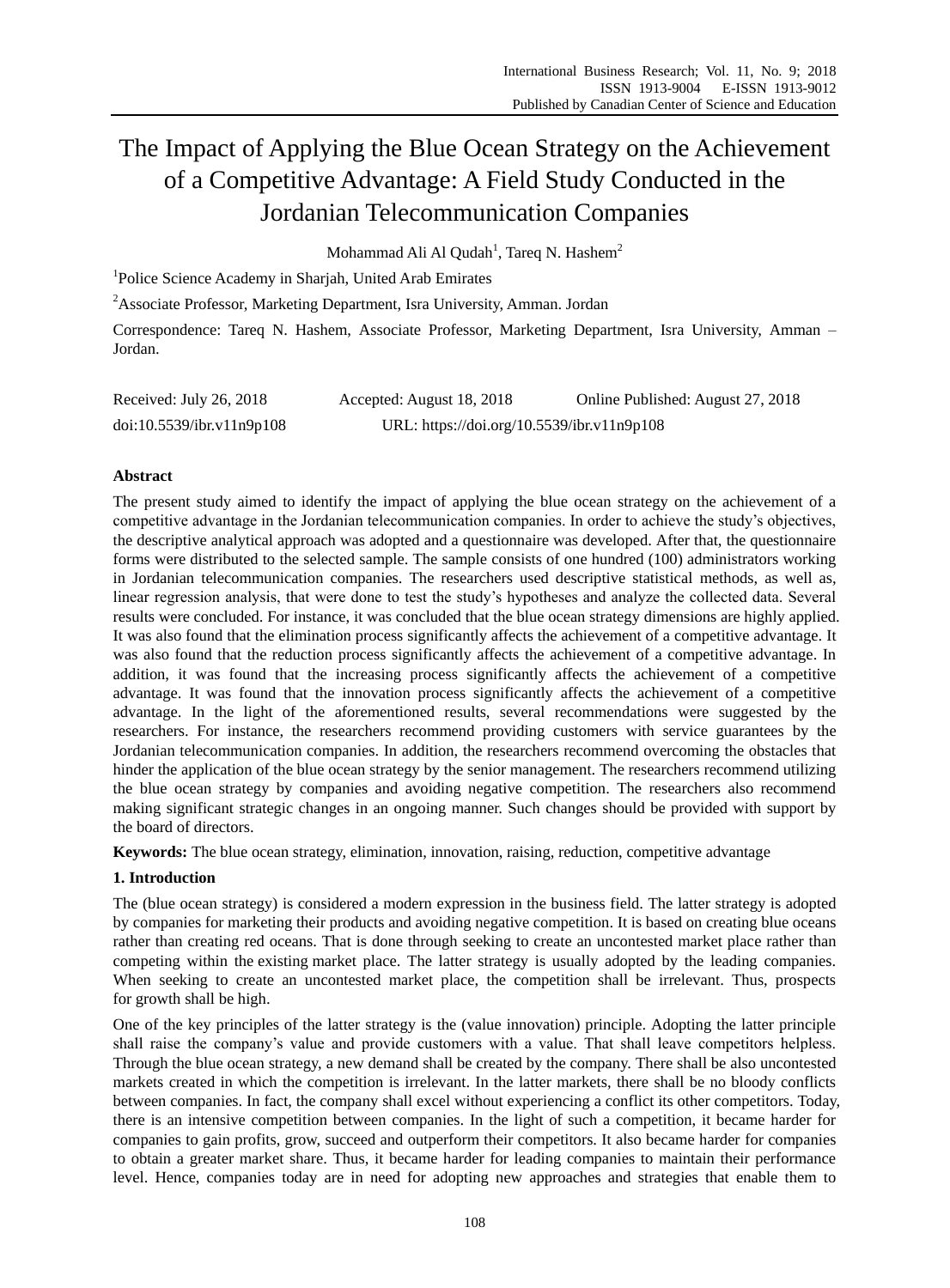become distinguished and leading companies. Adopting such approaches and strategies shall enable companies to maintain their position in the market.

Through the blue ocean strategy, the competition shall be irrelevant and several strategic tools shall be used for creating blue oceans. In addition, the latter strategy involves designing an analytical structure by a creative person. The effectiveness of the structure shall be tested before adopting it.

# **2. Statement of the Problem**

Today, there is an intensive competition between companies. In addition, the supply is greater than demand. Companies need to succeed and develop. They also need to search for markets that do not include competitors. There is also an intensive competition between the Jordanian telecommunication companies. Therefore, the present study aimed to explore the impact of applying the blue ocean strategy on the achievement of a competitive advantage in the Jordanian telecommunication companies. The researchers aimed to explore that in the light of the recommendations provided by Hashem & Joudeh (2017) which emphasized the importance of using the blue ocean in business organizations.

# **3. The Study's Questions**

Through the present study, the researchers aimed to answer the following questions:

Q.1) Is there any statistically significant relationship between applying the blue ocean strategy and the achievement of a competitive advantage in the Jordanian telecommunication companies?

Q.2) Is there any statistically significant relationship between applying the blue ocean strategy dimensions(the elimination process, the reduction process, the increasing process, the innovation process ) and the achievement of a competitive advantage in the Jordanian telecommunication companies ?

# **4. The Study's Significance**

The present study is considered significant due to the following reasons:

1) Today, companies are highly in need for achieving success and a competitive advantage. That is needed to ensure survival and generate profits. Hence, the present study helps companies in achieving a competitive advantage.

2) It is highly necessary to explore the relationship between the application of the blue ocean strategy and the achievement of a competitive advantage. That is necessary because the competitive advantage is a significant indicator for identifying an organization's success.

3) In case the blue ocean strategy proved its effectiveness through studies, it shall be utilized by companies for achieving success and growth. That shall enable companies to win the competition.

# **5. The Study's Objectives**

The present study aimed at:

1) Identifying the impact of applying the blue ocean strategy on the achievement of a competitive advantage in the Jordanian telecommunication companies.

2) Identifying the impact of the blue ocean strategy dimensions jointly and separately on the achievement of a competitive advantage in the Jordanian telecommunication companies.

3) Suggesting several recommendations which may be useful for researchers, administrators, and policy makers in business organizations.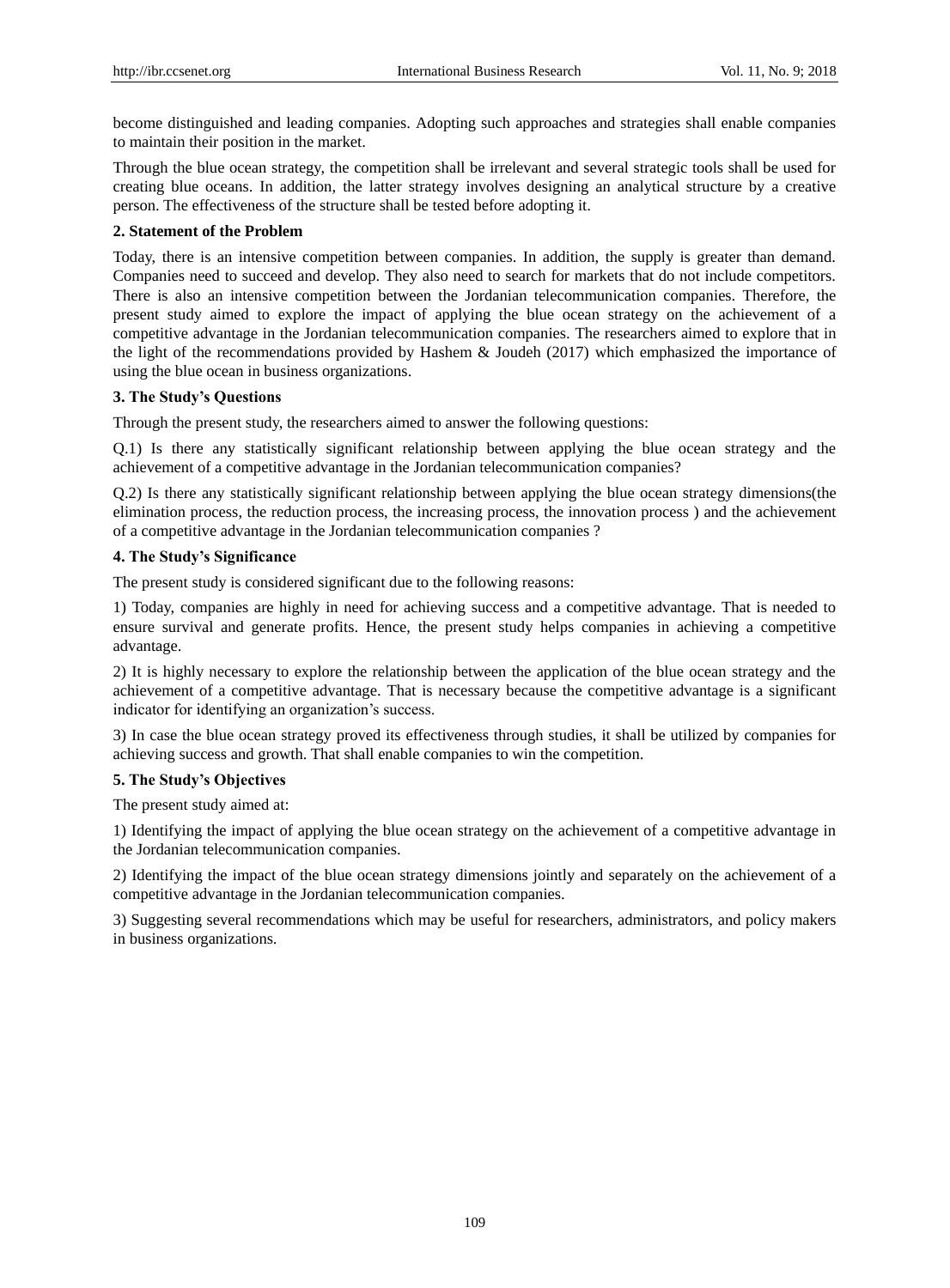# **6. The Study's Model**



# **7. The Study's Hypotheses**

The Main Hypothesis:

H0.1: The blue ocean strategy dimensions jointly do not have any statistically significant impact on the achievement of a competitive advantage in the Jordanian telecommunication companies

The Sub- Hypotheses

H0.1.1: The elimination process - which is a blue ocean strategy dimension – doesn't have any statistically significant impact on the achievement of a competitive advantage in the Jordanian telecommunication companies

H0.1.2: The reduction process - which is a blue ocean strategy dimension – doesn't have any statistically significant impact on the achievement of a competitive advantage in the Jordanian telecommunication companies

H0.1.3: The increasing process - which is a blue ocean strategy dimension – doesn't have any statistically significant impact on the achievement of a competitive advantage in the Jordanian telecommunication companies

H0.1.4: The innovation process - which is a blue ocean strategy dimension – doesn't have any statistically significant impact on the achievement of a competitive advantage in the Jordanian telecommunication companies

## **8. The Theoretical Framework**

The meaning of the Blue Ocean Strategy

According to Kim and Mauborgne (2005), the blue ocean strategy enables companies to achieve their goals and apply their strategies. Through the latter strategy, customers are provided with value and good offers. In contrast to the red ocean strategy, the blue ocean strategy makes the competition irrelevant. It aims to achieve differentiation and low cost simultaneously. It also aims to create an uncontested market place that companies can't compete in. In addition, it aims to break the value cost trade off. It aims at aligning the company's activities in accordance with the cost reduction strategy. That should be done to achieve differentiation.

The expression (blue ocean strategy) is a new expression in the business management field in general and the marketing management field in particular. It is called so because it aims to eliminate the intensive competition in which competitors fight with each other for the same thing. Through such fight, competitors turn the market place into a bloody battlefield. Thus, eliminating the competition shall make the market place similar to a clear blue water that doesn't include bloody sharks fighting for the same pray. As for the red ocean strategy, it includes a market place that is full of competitors. Such a market place is similar to an ocean full of bloody sharks that keep fighting one another to get the same prey. Such fight shall turn the water bloody.

It should be noted that scholars have provided different definitions for the expression (blue ocean strategy). Such definitions differ due to the difference between scholars in terms of orientations and ideologies. Some of those definitions are presented in table 1 below: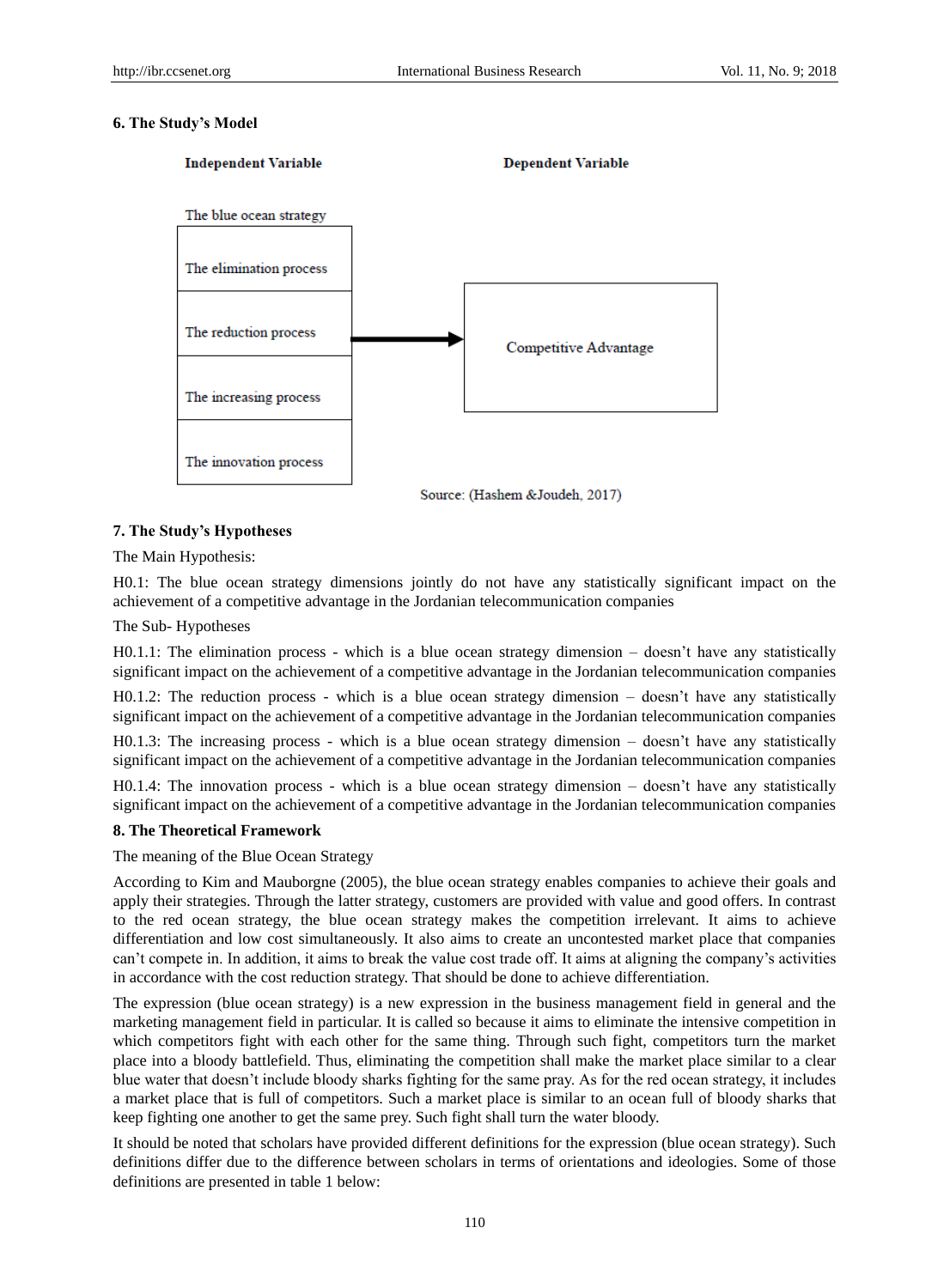## Table 1. Some of the definitions of the expression (blue ocean strategy)

| No.                           | Source                    | Definition                                                                                                                                                                                                                                                                                                                                                      |
|-------------------------------|---------------------------|-----------------------------------------------------------------------------------------------------------------------------------------------------------------------------------------------------------------------------------------------------------------------------------------------------------------------------------------------------------------|
| 1                             | Kim & Mauborgne $(2005)$  | This strategy aims to create a new market place which hasn't been discovered by<br>anyone nor any competitor before. In the new market, the company shall not have<br>any one to compete with. Thus, the competition shall be irrelevant. That is because<br>the rules of the game haven't been set yet.                                                        |
| $\mathfrak{D}_{\mathfrak{p}}$ | Armstrong & Kotler (2007) | Through applying this strategy, a company aims to understand and identify<br>customers' needs and desires. It also aims to develop a strategy in accordance with<br>those needs and desires. It aims to provide customers with a value and build good<br>relationships with them. It also aims to achieve all of that without having to<br>compete with others. |
| 3                             | Kotler (2008)             | Through applying this strategy, a company aims to go beyond the existing industry<br>boundaries. It also aims to create a new market place to sell products without<br>competing with others                                                                                                                                                                    |
| 4                             | Yang (2007)               | Through applying this strategy, a company aims to create a new uncontested<br>market place and avoid competing with others.                                                                                                                                                                                                                                     |

Yang (2007) believes that applying the blue ocean strategy means that a company must search for a new uncontested market place. Such a market place must be unknown by competitors in order to create a new demand. That shall enable the company to find new investment opportunities. Through such opportunities, the company can ensure survival, achieve growth and gain profits. In other words, applying the blue ocean strategy means that the company must produce something that hasn't been produced before anyone else. It also means that the company must adapt itself for fulfilling the customers' needs and desires.

In fact, there are many reasons that make companies in need for applying the blue ocean strategy. Such reasons may include the following (Kim & Maubrogne, 2005, p.4):

- 1) The technologies used for industrial production have been developing rapidly
- 2) The numbers of industries have been increasing and the supply exceeds the demand.
- 3) Suppliers are allowed to produce different types of services and products which haven't been produced before.
- 4) Shifting towards globalization. That is represented in the globalization of markets, and the automatic exchange of information. In addition, technological advancements have been spreading quickly.
- 5) It is difficult to predict the economic fluctuations that shall occur in the international business environment. It is also difficult to predict any change that may be made to the social and environmental legislations.

## **Dimensions of Blue Ocean Strategy:**

The following is a brief explanation of each of these dimensions, which will be the cornerstone of adopting the Blue Ocean Strategy:

- **Elimination process**: Business organizations exclude some elements they deem unnecessary in their work, reducing costs to a minimum, without affecting sales and quality levels.
- **Reduction process**: The reduction of some of the work procedures that the organization deems unnecessary, which in turn is reflected in the reduction of expenses and expenses is not justified, which contributes to reduce the total cost with the stability of profits achieved
- **Increasing process:** It is intended to add some materials and procedures with the ability to increase and improve the quality of products provided to customers
- **Innovation process:** Is one of the advanced characteristics of organizations in changing environments. It means transforming creative ideas into useful outcomes, or any new idea, practice, or expression for the individual who adopted. (Al Attar, 2010)

## **Competitive Advantage:**

Achieving a competitive advantage has become a strategic goal that is sought by all the business organizations. It is sought in the aim of handling the intensive competition and overcoming challenges that are associated with the new economic climate. The company's ability to achieve a competitive advantage is an indicator for the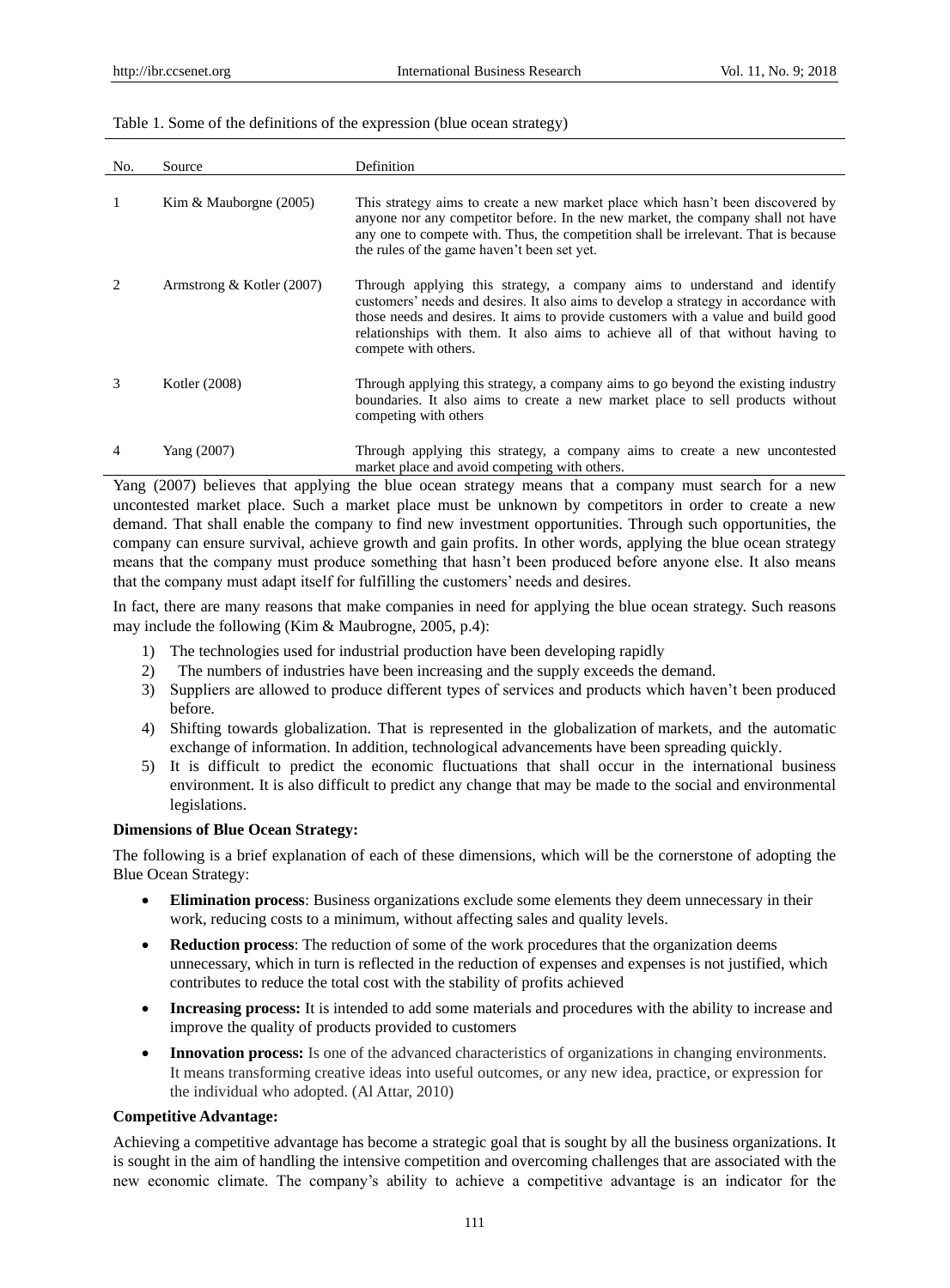company's ability to fulfill its customers' needs. It is also an indicator for the company's ability to provide its customers with the value they seek. Such a value may be represented in a highly quality level.

Scholars have provided several definitions for the expression (competitive advantage). For instance, Liu (2013, p. 15) defines competitive advantage as the product's attribute which allows the company to hold a high competitive position in the market. In other words, the competitive advantage is the product's attribute which allows the company to outperform its competitors in the market. Stevenson (2017, p. 15) suggests that as company aims to achieve a competitive advantage in the aim of fulfilling its customers' needs and desires. That is sought for attracting customers.

Evans et al. (2007, p. 32) suggest that the competitive advantage is an indicator for the company's ability to excel in financial and marketing aspects. However, achieving a competitive advantage requires meeting several requirements. For instance, it requires identifying the customers' needs and desires by the top management. It also requires identifying the way of fulfilling those needs and desires through the supply chain. It also requires delivering the concerned service or product on the right time to the customer. In addition, achieving a competitive advantage requires taking into consideration the operational capacity rate.

Johnson & Scholes (2002, p. 55) suggest that the achievement of a competitive advantage is affected by two factors. The first factor is the company's ability to outperform its competitors. The second factor is the company's ability to excel in attracting customers. The company's ability to outperform its competitors depends on quality, price, time of delivery, after-sale services, and/ or innovation. It also depends on the company's ability to adapt itself quickly. As for the company's ability to excel in attracting customers, it depends on the company's ability to fulfill customers' needs and desires within local and global markets. Being able to attracting customers shall raise the customers' satisfaction level. It shall raise the company's prospects for growth and survival and the company's profits.

It should be noted that the company's competitive capabilities shall enable it to achieve competitive advantages. It shall also enable it to set effective strategies for competing with others. Having valuable resources shall provide the company with competitive capabilities. It shall also enable the company to achieve a competitive advantage.

Competitive advantages may include: the distinguished skills that employees have. Those skills enable the company's employees to outperform the competitors' employees. Such skills include the employees' ability to respond effectively. They also include the skills acquired while working within the company. A competitive advantage may include an effective information system that the company's has.

A competitive advantage must be examined well by the managers before informing others about it. The strengths of the competitive advantage must be identified and examined well. After that, the company must invest in the competitive advantage to improve its strength and reduce its weaknesses. That should be done to get a good competitive position, and outperform competitors. In addition, investing in the competitive advantage shall make it stuck in the head of customers and competitors.

Competitive advantages may be represented in a cost advantage or good offers. If the company is able to analyze the market well and set a good strategy for itself, customers shall identify their roles. That shall enable the company to increase its market share, gain more profits, and obtain benefits.

In order to achieve a competitive advantage, an organization must identify the existent and possible opportunities. That should be done through analyzing the competition. Such an analysis involves predicting the things that can attract customers at the time. Such an analysis also involves identifying the company's strengths and weaknesses in comparison to its competitors. After that, the scope and basis of the sought competitive advantage must be identified based on the fields of competition. After that, the competitive advantage shall be achieved.

When making a strategy for competition, the value provided to customers must be taken into consideration. That is because providing such a value shall make the company distinguished from other companies. When making such strategies, the company must provide its significant capabilities with much attention (Dube & Renaghan, 1999, p. 23).

# **The relationship between the application of the blue ocean strategy and the achievement of a competitive advantage:**

Many researchers found that there is a relationship between the application of the blue ocean strategy and the achievement of a competitive advantage. Ehsan (2013) found that the application of the blue ocean strategy plays a significant role in making organizational strategic changes. An analogy was made between the blue ocean strategy and the ocean which water is clear and blue. For instance, in the blue ocean strategy, the market place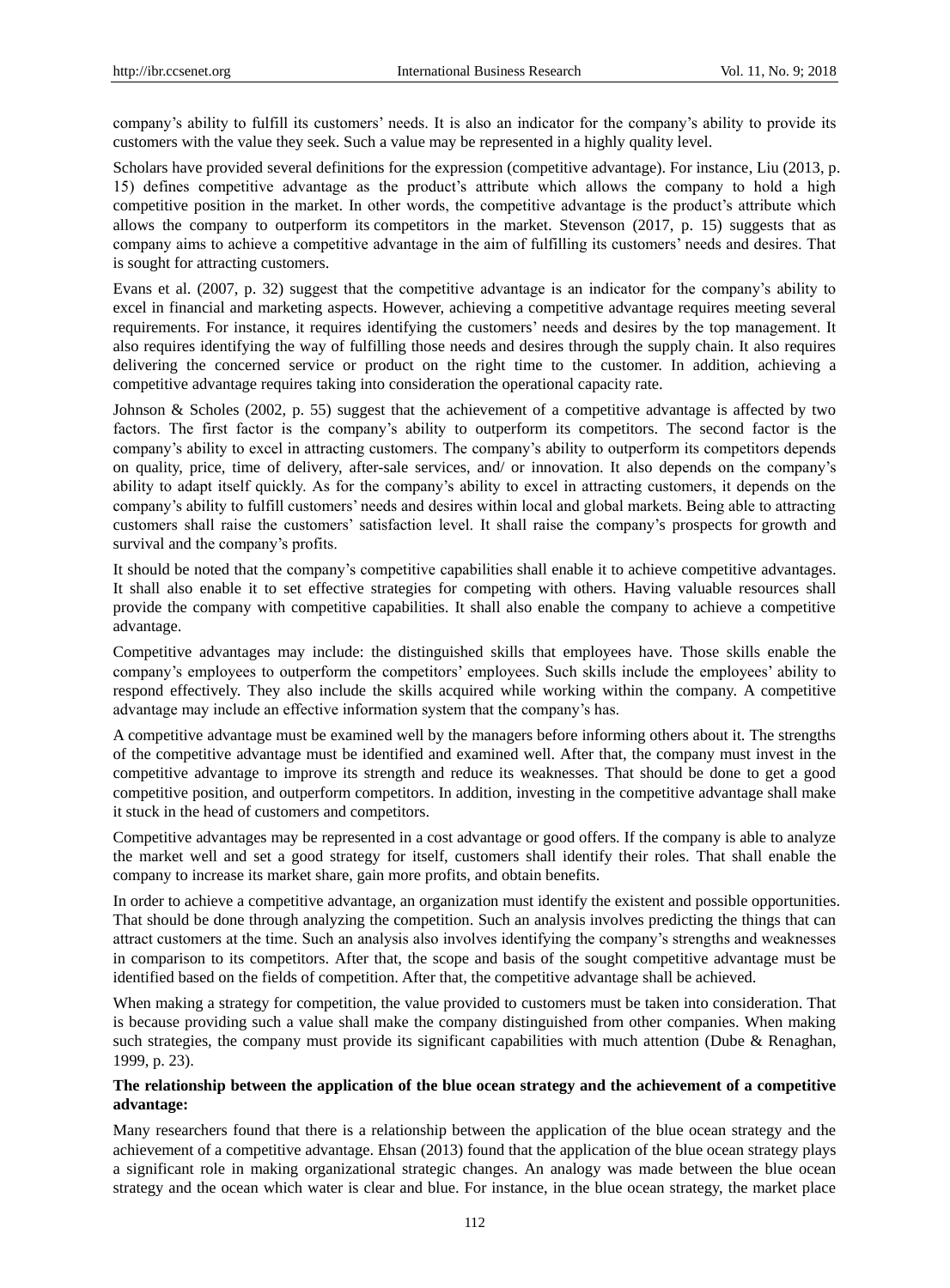doesn't include competitors fighting for the same thing. That is similar to the ocean which water is clear and blue because it doesn't include bloody sharks fighting for the same pray. In contrast, an analogy was made between the red ocean strategy and the red ocean which water is bloody. For instance, in the red ocean strategy, the market place includes competitors fighting for the same thing. That's similar to an ocean which water is bloody because it includes sharks fighting for the same pray.

Jen-te (2010) suggests that the blue ocean strategy enables the company to make new brands, revive old brands, develop new industries, and make strategic alliance. It also enables the company to adjust the distribution channels, improve the perceived value and create a suitable environment.

Andrew et al. (2009) suggest that the blue ocean strategy makes significant changes in the company's strategic management. For instance, through the latter strategy, the value innovation principle is adopted by the company in the aim of achieving a competitive advantage. Through the latter strategy, the company aims to search for uncontested market places and create a new demand.

## **9. The Study's Methodology**

In order to achieve the study's goals, a descriptive analytical approach was adopted. Through such an approach, the researchers collected information from respondents in the field. They also used two types of data. These types are presented below:

## **First: Secondary data:**

This kind of data includes the data presented in documents, pamphlets, books, periodicals, journals, and previous studies. It also includes statistics and the data obtained through using the World Wide Web.

## **Second: Primary data:**

This kind of data includes the data collected through using the questionnaire forms. The questionnaire consists from two parts. Through the first part, the researchers aimed to collect the respondents' occupational and demographic data (i.e. gender, age, academic qualification and years of experience). Through the second part, the researchers aimed to collect data about the independent variable (i.e. the blue ocean strategy) and the dependent variable (i.e. the achievement of a competitive advantage). The study's questionnaire was developed based on the questionnaire that was developed by Hashem & Joudeh (2017).

The researchers of the present study adopted the five point Likert scale. The latter scale consists from the following rating points:

|       | <b>Strongly agree</b>                   | Agree | Neutral | <b>Disagree</b> | <b>Strongly</b><br>disagree |
|-------|-----------------------------------------|-------|---------|-----------------|-----------------------------|
| Score |                                         |       |         |                 |                             |
|       | 10 The Children Department on J Consule |       |         |                 |                             |

# **10. The Study's Population and Sample**

The study's population involves all the administrators who work in medium and high levels at the Jordanian telecommunication companies. These companies are: Zain Co., Umniah Co., and Orange Co. These companies form the backbone of telecommunications companies in the Jordanian market, accounting for their largest share of the telecommunications market in Jordan As for the sample; it consists from 100 administrators working at Jordanian telecommunications companies. The sample was chosen through adopting the convenience sampling method.

# **11. The Reliability Test**

In order to measure the instrument's internal consistency, the values of Cronbach alpha coefficient were calculated. The overall rate of Cronbach alpha coefficient is 84.6 %. It is considered an accepted rate. (Malhotra, 2004)

# **12. The Statistical Analysis Method**

The researchers used the statistical analysis methods that suit the nature of the study's variables. They also used the relevant descriptive statistical methods, which are: frequencies, arithmetic mean and standard deviation. The researchers also conducted a regression analysis.

# **13. Results**

First: Characterizes of the Study's Sample

1)- Gender: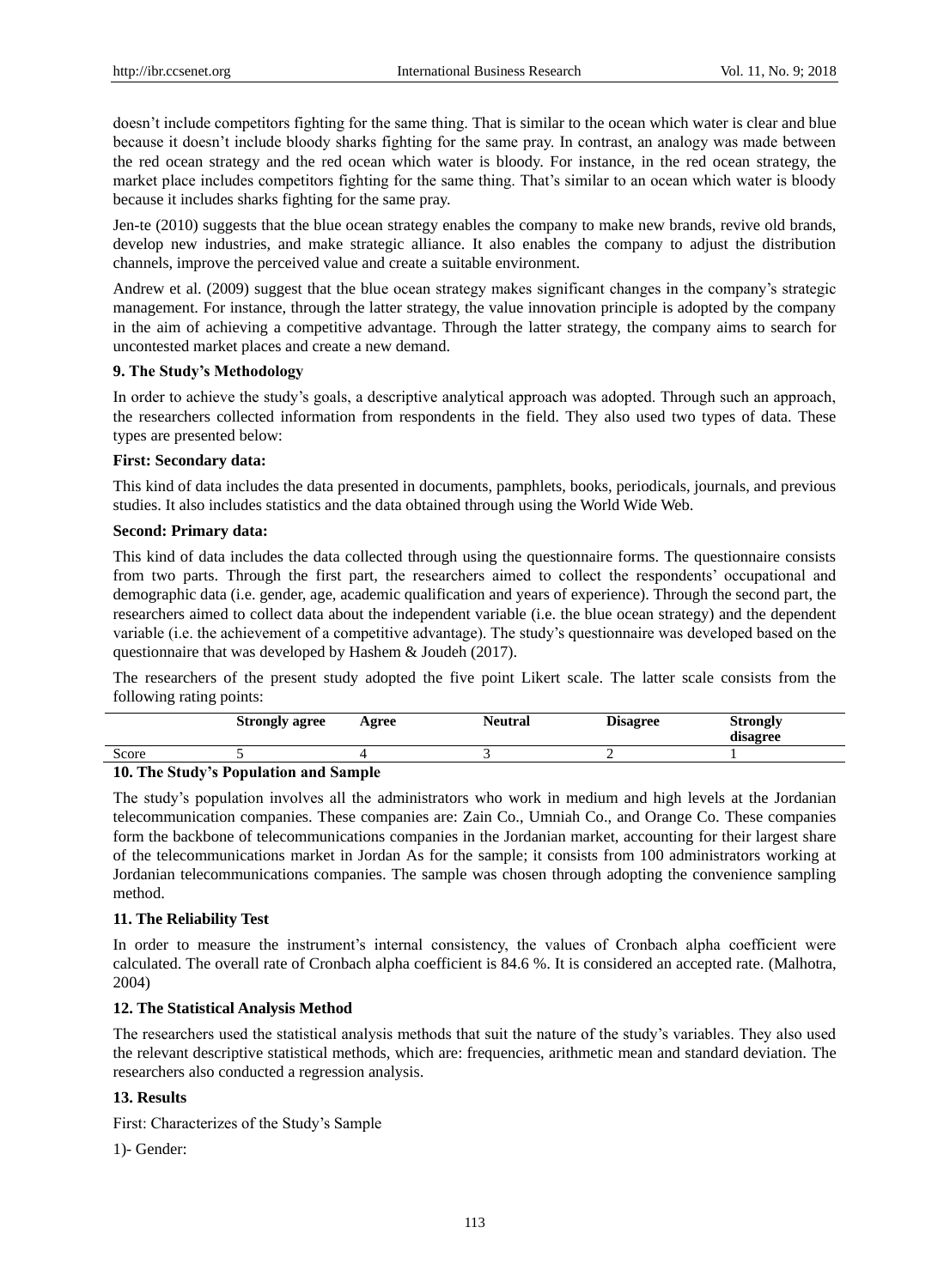Table 2. Distribution of the Study's Sample according to Gender

| <b>Gender</b> | Frequency | Percentage % |
|---------------|-----------|--------------|
| Male          | 58        | 58           |
| Female        | 42        | 42           |
| Total         | 100       | 100          |

Based on table (2), it can be noticed that the number of males is greater than the number of females. That indicates that the number of male administrators is greater than the number of female administrators in the Jordanian telecommunication companies

#### 2)- Age:

Table 3. Distribution of the Study's Sample according to Age

| Age                | <b>Frequency</b> | <b>Percentage</b> % |
|--------------------|------------------|---------------------|
| Less than 30 years | 29               | 29.0                |
| $30 - 40$ years    | 44               | 44.0                |
| $41 - 50$ years    | 18               | 18.0                |
| More than 50 years |                  | 9.0                 |
| Total              | 100              | 100                 |

Based on table (3), it can be noticed that the ones whose age is between  $30 - 40$  years represent the greatest percentage (44 %). It can be also noticed that the ones whose age is greater than 50 years represent the least percentage (9 %).

#### 3)- Years of Experience

Table 4. Distribution of the Study's Sample according to Years of Experience

| <b>Years of Experience</b> | Frequency | Percentage % |
|----------------------------|-----------|--------------|
| Less than 5 years          | 38        | 38           |
| $5 - 10$ years             |           | 17.0         |
| $11 - 15$ years            | 39        | 39           |
| Greater than 15 years      |           | 6.0          |
| Total                      | 100       | 100          |

Based on table 4, it can be noticed that the ones who have  $11 - 15$  years of experience represent greatest percentage (39 %). It can be noticed that the ones who have more than 15 years of experience represents the least percentage (6 %).

## 4)- The company

Table 5. Distribution of the Study's Sample according to the company

| Company    | <b>Frequency</b> | Percentage % |
|------------|------------------|--------------|
| Zain Co.   | 45               | -45          |
| Orange Co. | 32               | 32.0         |
| Umniah Co. | 23               | 23.0         |
| Total      | 100              | 100          |

Based on table (5), it can be noticed that the ones who work for Zain Co. represent the greatest percentage (45 %). It can be also noticed that the ones who work for Umniah and Orange companies represent the least percentage (23 %).

## **14. Descriptive Analysis**

-

This part presents the descriptive results of the descriptive analysis. These results of the descriptive analysis are presented in table 6 below:

Table 6. Results of the descriptive analysis

| No. | <b>Statement</b>           | <b>Mean</b> | <b>Std. Deviation</b> |  |
|-----|----------------------------|-------------|-----------------------|--|
|     | The process of elimination | 4.5440      | .39295                |  |
|     | The process of reduction   | 4.5600      | .37118                |  |
|     | The process of raising     | 4.2780      | .48149                |  |
|     | The process of innovation  | 4.5267      | .50736                |  |
|     | Competitive Advantage      | 4.2440      | .55529                |  |

Based on table (6), it can be noticed that the respondents' attitudes are positive. That is because the means are greater than 3 (average of the five rating points of the scale)<sup>1</sup>.

<sup>&</sup>lt;sup>1</sup>The average of the five rating points of the scale was calculated through the following method: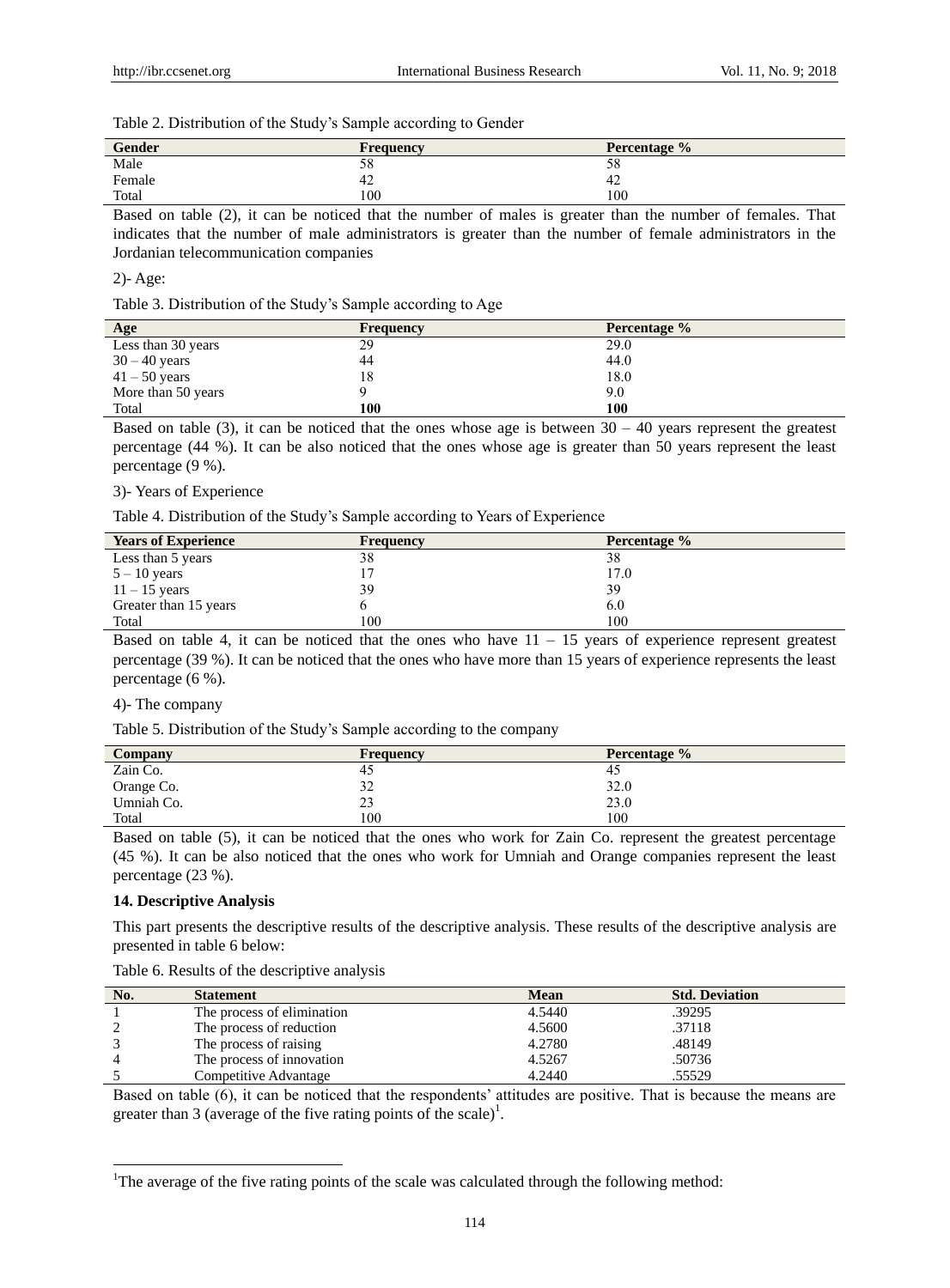# **15. Testing the Study's Hypotheses:**

A)- Testing the Main Hypothesis:

H0.1: The blue ocean strategy dimensions jointly don't have any statistically significant impact on the achievement of a competitive advantage

## Table 7. Model Summary

| <b>Model</b> |             | D.<br>Square         | <b>P</b> Square<br><b>Adjusted</b> | <b>Std</b><br><b>Error of the Estimate</b> |
|--------------|-------------|----------------------|------------------------------------|--------------------------------------------|
|              | 057ª<br>، ب | 01 <sup>7</sup><br>. | 913<br>.                           | $1637^{\circ}$                             |

a. Predictors: (Constant), Innovation, Reduction, Raising, Elimination

# Table 8. ANOVA<sup>a</sup>

| <b>Model</b> |            | <b>Sum of Squares</b> | Df        | <b>Mean Square</b> |         | Sig.              |  |
|--------------|------------|-----------------------|-----------|--------------------|---------|-------------------|--|
|              | Regression | 27.979                |           | 6.995              | 260.871 | .000 <sup>b</sup> |  |
|              | Residual   | 2.547                 | ∩⊆<br>ر 7 | .027               |         |                   |  |
|              | Total      | 30.526                | QQ        |                    |         |                   |  |

In order to test the main hypothesis, the researchers conducted the multiple regression analysis. It was found that R value is 0.957. This value represents the strength of the correlation between the blue ocean strategy dimensions jointly and the achievement of a competitive advantage.

It was also found that the R square is 0.917. That means that 91.7 % of the changes in the competitive advantage are attributed to the blue ocean strategy dimensions jointly.

Table (8) presents the results of the analysis of variance (ANOVA). Based on the latter table, it can be noticed that the F value (260.871) is statistically significant at statistically significance level of (0.05). Thus, the blue ocean strategy dimensions jointly have a statistically significant impact on the achievement of a competitive advantage.

B)- Testing the first sub-hypothesis:

H0.1.1: The blue ocean strategy dimensions jointly do not have any statistically significant impact on the achievement of a competitive advantage in the Jordanian telecommunication companies

| Table 9. Model Summary |  |
|------------------------|--|
|------------------------|--|

| <b>Model</b> | $\bf{R}$                            | <b>R</b> Square                    |                   | <b>Adjusted R Square</b>                   |              | <b>Std. Error of the Estimate</b> |
|--------------|-------------------------------------|------------------------------------|-------------------|--------------------------------------------|--------------|-----------------------------------|
|              | .908 <sup>a</sup>                   | .824                               | .822              |                                            | .23428       |                                   |
| a.           | Predictors: (Constant), Elimination |                                    |                   |                                            |              |                                   |
|              | Table 10. ANOVA <sup>a</sup>        |                                    |                   |                                            |              |                                   |
| <b>Model</b> |                                     | <b>Sum of Squares</b>              | df                | <b>Mean Square</b>                         | $\mathbf{F}$ | Sig.                              |
|              | Regression                          | 25.147                             |                   | 25.147                                     | 458.145      | .000 <sup>b</sup>                 |
|              | Residual                            | 5.379                              | 98                | .055                                       |              |                                   |
|              | Total                               | 30.526                             | 99                |                                            |              |                                   |
|              | Table 11. Coefficients <sup>a</sup> |                                    |                   |                                            |              |                                   |
| <b>Model</b> |                                     | <b>Unstandardized Coefficients</b> |                   | <b>Standardized</b><br><b>Coefficients</b> |              | Sig.                              |
|              |                                     | <sup>B</sup>                       | <b>Std. Error</b> | <b>Beta</b>                                |              |                                   |
|              | (Constant)                          | $-1.584$                           | .273              |                                            | $-5.797$     | .000                              |
|              | Elimination                         | 1.283                              | .060              | .908                                       | 21.404       | .000                              |

In order to test the first sub-hypothesis, the researchers conducted a linear regression analysis. It was found that R value is 0. 908. This value represents the strength of the correlation between the elimination process and the achievement of a competitive advantage.

It was also found that the R square is 0. 824. That means that 82.4 % of the changes in the competitive advantage are attributed to the elimination process.

Table (11) presents the results of the analysis of variance (ANOVA). Based on the latter table, it can be noticed that the F value (458.145) is statistically significant at statistically significance level of (0.05). Thus, the elimination process - which is a blue ocean strategy dimension – has a statistically significant impact on the

-

The sum of the five rating points<br>The number of the rating points  $=$   $\frac{1+2+3+4+5}{5}$  $\frac{3+4+3}{5}$  = 3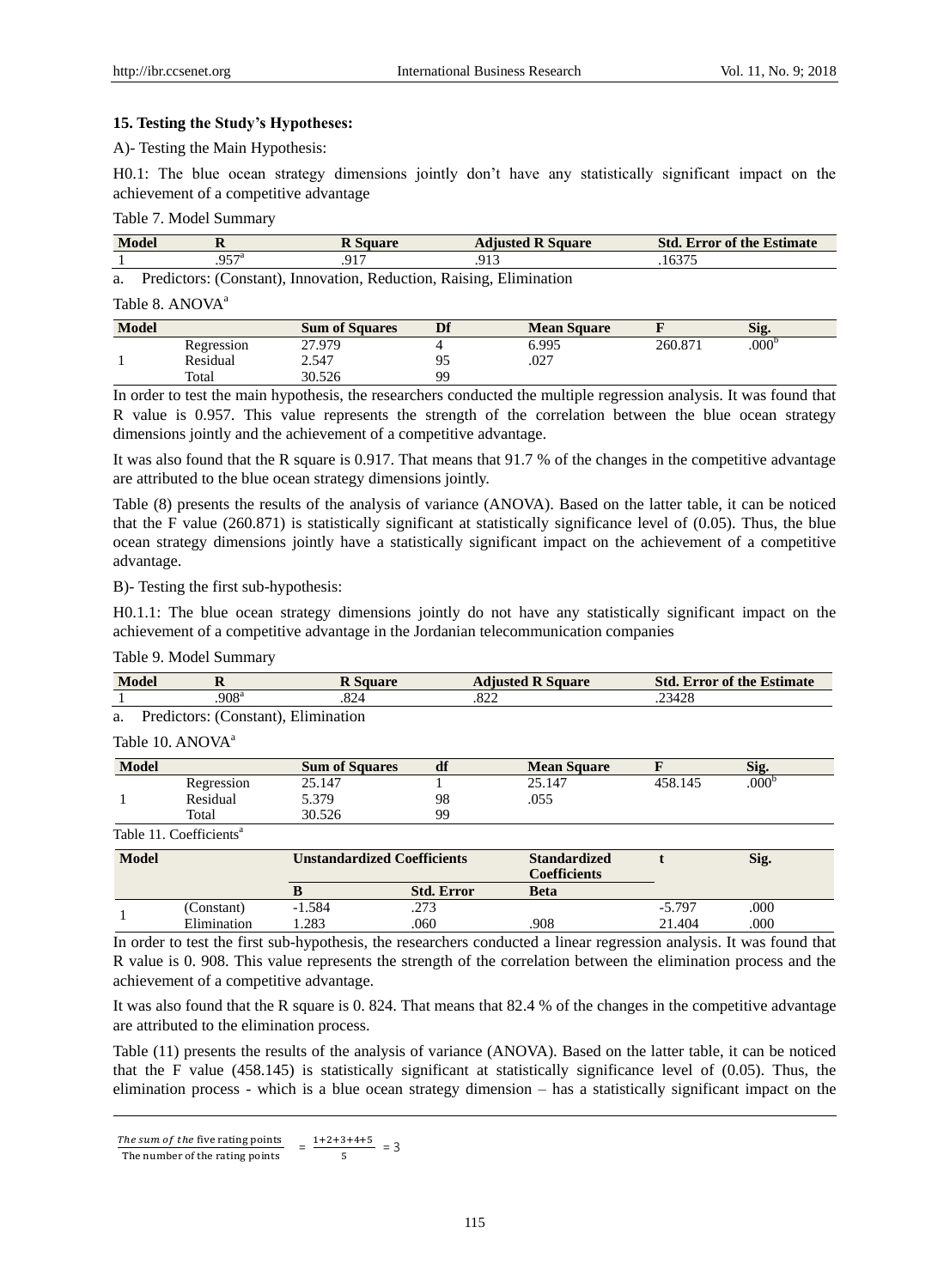achievement of a competitive advantage.

C)- Testing the Second Hypothesis

H0.1.2: The reduction process - which is a blue ocean strategy dimension – doesn't have any statistically significant impact on the achievement of a competitive advantage

#### Table 12. Model Summary

| <b>Model</b> |                                     | <b>R</b> Square       |    | <b>Adjusted R Square</b> |        | <b>Std. Error of the Estimate</b> |
|--------------|-------------------------------------|-----------------------|----|--------------------------|--------|-----------------------------------|
|              | $.487$ <sup>a</sup>                 | .237                  |    | .229                     | .48748 |                                   |
|              | Table 13. ANOVA <sup>a</sup>        |                       |    |                          |        |                                   |
| <b>Model</b> |                                     | <b>Sum of Squares</b> | Df | <b>Mean Square</b>       |        | Sig.                              |
|              | Regression                          | 7.238                 |    | 7.238                    | 30.457 | .000                              |
|              | Residual                            | 23.289                | 98 | .238                     |        |                                   |
|              | Total                               | 30.526                | 99 |                          |        |                                   |
|              | Table 14. Coefficients <sup>a</sup> |                       |    |                          |        |                                   |

| <b>Model</b> |            |     | Unstandardized Coefficients | <b>Standardized</b><br><b>Coefficients</b> |       | Sig. |  |
|--------------|------------|-----|-----------------------------|--------------------------------------------|-------|------|--|
|              |            |     | <b>Std. Error</b>           | <b>Beta</b>                                |       |      |  |
|              | (Constant) | 922 | .604                        |                                            | 527   | .130 |  |
|              | Reduction  | 728 | $\mathfrak{D}$<br>ے رہے.    | .487                                       | 5.519 | .000 |  |

In order to test the second sub-hypothesis, the researchers conducted a linear regression analysis. It was found that R value is 0. 487. This value represents the strength of the correlation between the reduction process and the achievement of a competitive advantage.

It was also found that the R square is 0. 237. That means that (23.7 %) of the changes in the competitive advantage are attributed to the reduction process.

Table (13) presents the results of the analysis of variance (ANOVA). Based on the latter table, it can be noticed that the F value (30.457) is statistically significant at statistically significance level of (0.05). Thus, the reduction process - which is a blue ocean strategy dimension – has a statistically significant impact on the achievement of a competitive advantage

D)- Testing the third sub-hypothesis:

H0.1.3: The increasing process - which is a blue ocean strategy dimension – doesn't have any statistically significant impact on the achievement of a competitive advantage.

| <b>Model</b><br>ĸ |                                     | <b>R</b> Square       | <b>Adjusted R Square</b> |                    | <b>Std. Error of the Estimate</b> |                   |  |
|-------------------|-------------------------------------|-----------------------|--------------------------|--------------------|-----------------------------------|-------------------|--|
|                   | .738 <sup>a</sup>                   | .545                  | .540                     |                    | .37656                            |                   |  |
|                   | Table 16. ANOVA <sup>a</sup>        |                       |                          |                    |                                   |                   |  |
| <b>Model</b>      |                                     | <b>Sum of Squares</b> | df                       | <b>Mean Square</b> |                                   | Sig.              |  |
|                   | Regression                          | 16.630                |                          | 16.630             | 117.279                           | .000 <sup>t</sup> |  |
|                   | Residual                            | 13.896                | 98                       | .142               |                                   |                   |  |
|                   | Total                               | 30.526                | 99                       |                    |                                   |                   |  |
|                   | Table 17. Coefficients <sup>a</sup> |                       |                          |                    |                                   |                   |  |

#### Table 15. Model Summary

| <b>Model</b> |            |      | <b>Unstandardized Coefficients</b> | <b>Standardized</b><br><b>Coefficients</b> |        | Sig. |
|--------------|------------|------|------------------------------------|--------------------------------------------|--------|------|
|              |            |      | <b>Std. Error</b>                  | <b>Beta</b>                                |        |      |
|              | (Constant) | .602 | .338                               |                                            | l.781  | .078 |
|              | Raising    | .851 | .079                               | .738                                       | 10.830 | .000 |

In order to test the third sub-hypothesis, the researchers conducted the linear regression analysis. It was found that R value is 0. 738. This value represents the strength of the correlation between the increasing process and the achievement of a competitive advantage.

It was also found that the R square is 0. 545. That means that 54.5 % of the changes in the competitive advantage are attributed to the increasing process.

Table (16) presents the results of the analysis of variance (ANOVA). Based on the latter table, it can be noticed that the F value (117.279) is statistically significant at statistically significance level of (0.05). Thus, the increasing process - which is a blue ocean strategy dimension – has a statistically significant impact on the achievement of a competitive advantage.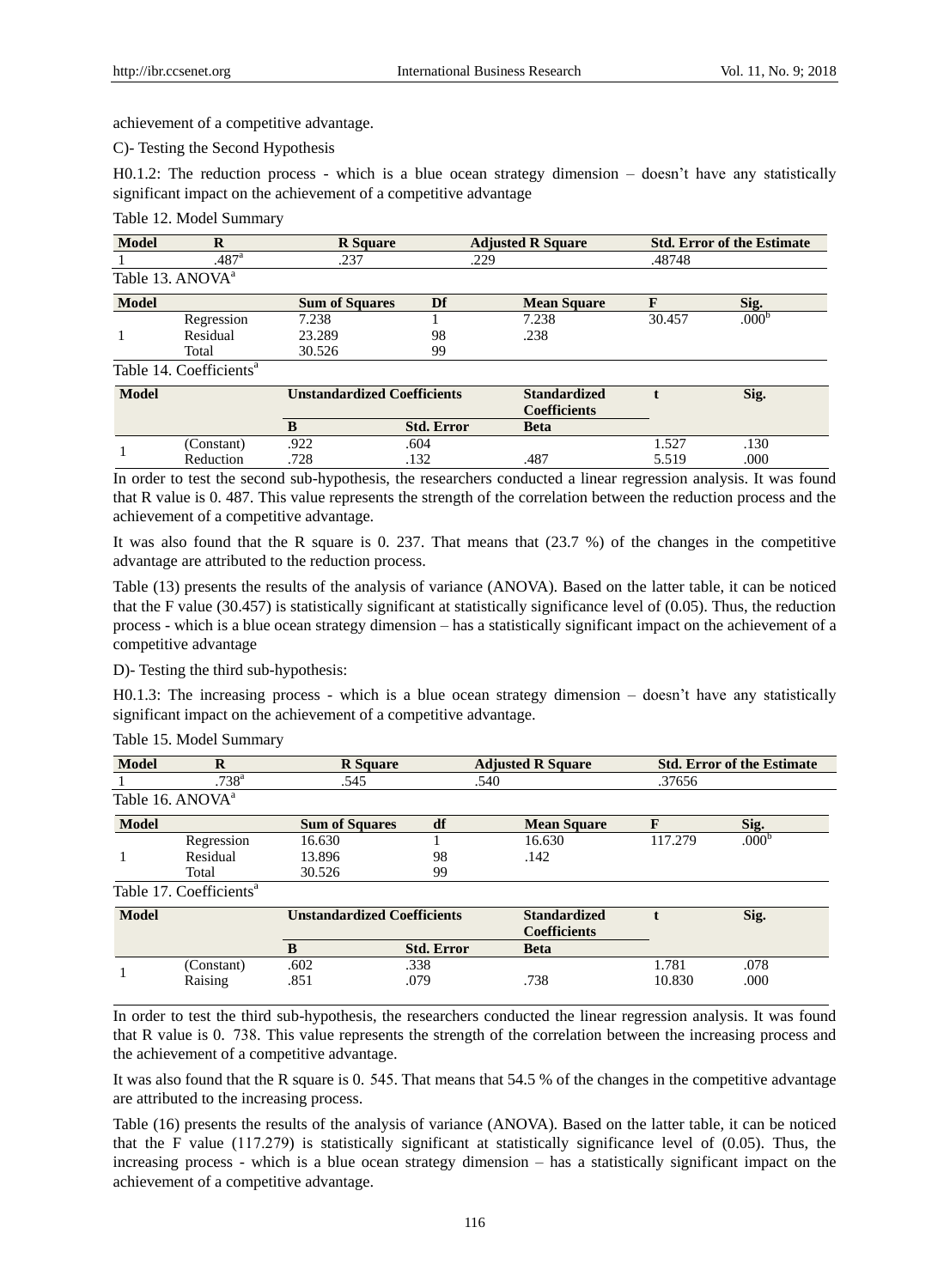## E)- Testing the fourth sub-hypothesis

H0.1.4: The innovation process - which is a blue ocean strategy dimension – doesn't have any statistically significant impact on the achievement of a competitive advantage.

## Table 18. Model Summary

| Model  |                                                                                                                                                                                                                                                                                                                                                                                                                                                                                                                                                                                                                          | <b>Adiusted R Square</b> | <b>Std. Error of the Estimate</b> |
|--------|--------------------------------------------------------------------------------------------------------------------------------------------------------------------------------------------------------------------------------------------------------------------------------------------------------------------------------------------------------------------------------------------------------------------------------------------------------------------------------------------------------------------------------------------------------------------------------------------------------------------------|--------------------------|-----------------------------------|
|        | 11a<br>.011                                                                                                                                                                                                                                                                                                                                                                                                                                                                                                                                                                                                              |                          | 32664                             |
| $\sim$ | $D$ <sub>read</sub> $\alpha$ <sub>1</sub> $\alpha$ <sub>1</sub> $\alpha$ <sub>2</sub> $\alpha$ <sub>1</sub> $\alpha$ <sub>1</sub> $\alpha$ <sub>1</sub> $\alpha$ <sub>1</sub> $\alpha$ <sub>1</sub> $\alpha$ <sub>1</sub> $\alpha$ <sub>1</sub> $\alpha$ <sub>1</sub> $\alpha$ <sub>1</sub> $\alpha$ <sub>1</sub> $\alpha$ <sub>1</sub> $\alpha$ <sub>1</sub> $\alpha$ <sub>1</sub> $\alpha$ <sub>1</sub> $\alpha$ <sub>1</sub> $\alpha$ <sub>1</sub> $\alpha$ <sub>1</sub> $\alpha$ <sub>1</sub> $\alpha$ <sub>1</sub> $\alpha$ <sub>1</sub> $\alpha$ <sub>1</sub> $\alpha$ <sub>1</sub> $\alpha$ <sub>1</sub> $\alpha$ |                          |                                   |

a. Predictors: (Constant), Innovation

## Table 19. ANOVAa

| <b>Model</b> |            | <b>Sum of Squares</b> | Df | <b>Mean Square</b> |         | Sig.              |  |
|--------------|------------|-----------------------|----|--------------------|---------|-------------------|--|
|              | Regression | 20.070                |    | 20.070             | 188.113 | .000 <sup>b</sup> |  |
|              | Residual   | 10.456                | 98 | .107               |         |                   |  |
|              | Total      | 30.526                | 99 |                    |         |                   |  |

Table 20. Coefficientsa

| <b>Model</b> |            | <b>Unstandardized Coefficients</b> |                   | <b>Standardized</b><br><b>Coefficients</b> |        | Sig. |
|--------------|------------|------------------------------------|-------------------|--------------------------------------------|--------|------|
|              |            |                                    | <b>Std. Error</b> | <b>Beta</b>                                |        |      |
|              | (Constant) | າາາ<br>ا سامباره                   | .295              |                                            | 770    | .443 |
|              | Innovation | .887                               | .065              | .811                                       | 13.715 | .000 |

In order to test the third sub-hypothesis, the researchers conducted the linear regression analysis. It was found that R value is 0. 811. This value represents the strength of the correlation between the innovation process and the achievement of a competitive advantage.

It was also found that the R square is 0. 657. That means that 65.7 % of the changes in the competitive advantage are attributed to the innovation process.

Table (19) presents the results of the analysis of variance (ANOVA). Based on the latter table, it can be noticed that the F value of (188.113) is statistically significant at statistically significance level of (0.05). Thus, the innovation process - which is a blue ocean strategy dimension – has a statistically significant impact on the achievement of a competitive advantage.

## **16. Results and Recommendations**

## **Results:**

The researchers of the present study concluded the following:

1)- It was found that the blue ocean strategy dimensions are highly applied.

2)- The elimination process - which is a blue ocean strategy dimension – has a statistically significant impact on the achievement of a competitive advantage

3)- The decreasing process - which is a blue ocean strategy dimension – has a statistically significant impact on the achievement of a competitive advantage

4)- The increasing process - which is a blue ocean strategy dimension – has a statistically significant impact on the achievement of a competitive advantage.

5)- The innovation process - which is a blue ocean strategy dimension – has a statistically significant impact on the achievement of a competitive advantage.

The results of this study confirm the importance of the blue ocean strategy in business organizations, as it contributes to enhancing its competitive advantage and contributes to increasing its market share in the telecommunications market in Jordan

Also, the results of the present study are in agreement with the results of the studies that were reviewed. Such studies include the ones conducted by Ehsan (2013); Jen-te (2010); Andrew et al. (2009); and Hashem & Joudeh (2017).

## **Recommendations:**

In the light of the aforementioned results, the researchers recommend:

1) Providing customers with service guarantees by the Jordanian telecommunication companies. That is because providing service guarantees affects customers' decisions in terms of the company that they shall deal with.

2) Overcoming the obstacles that hinder the application of the blue ocean strategy by the senior management